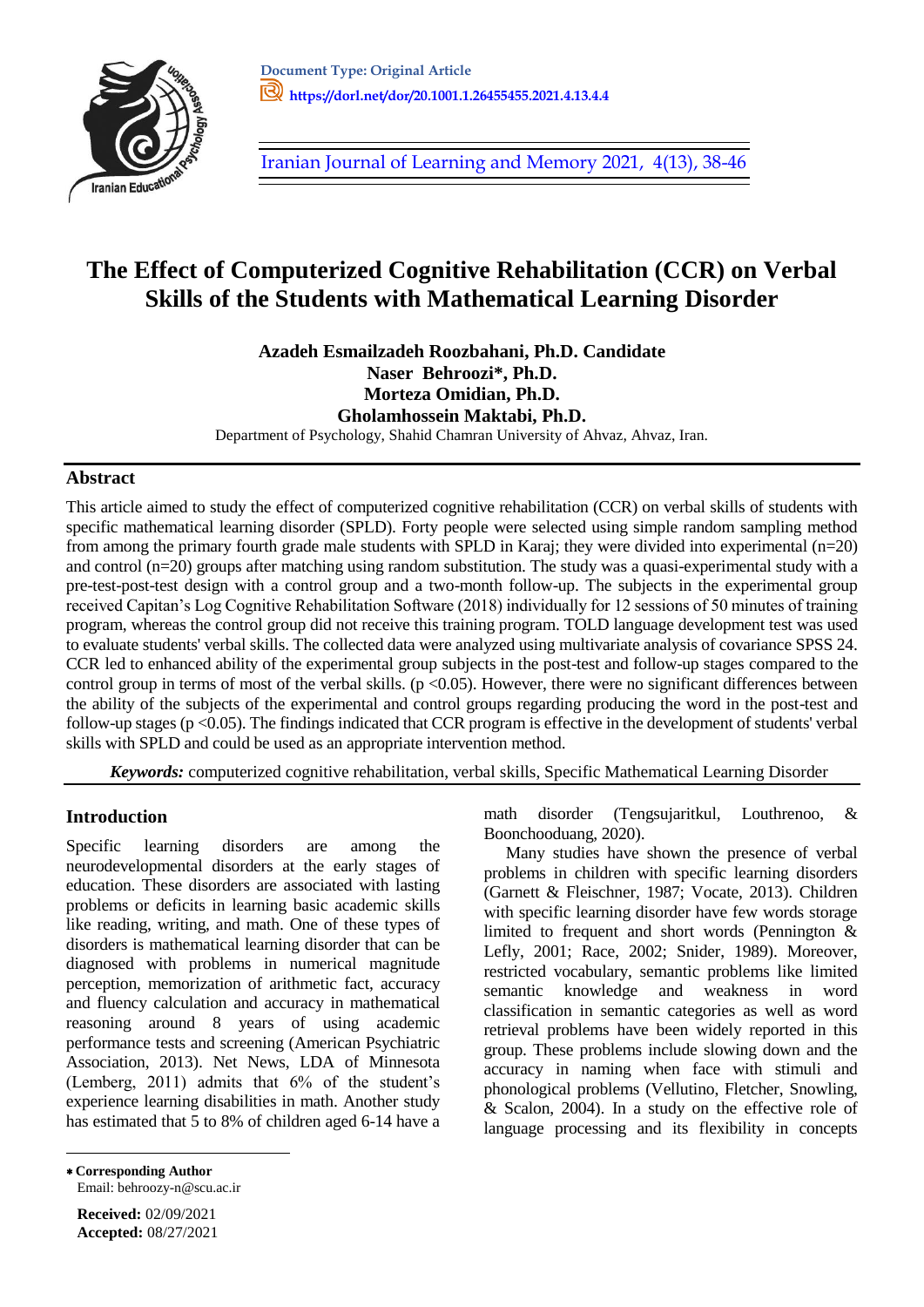necessary for the development of mathematics, Montis (2000) stated that, linguistic problems may affect the perception and processing of information. Thus, the students with specific learning disorders cannot organize and interpret their experiences as knowledge due to perceptual problems and poor processing, so they may not be able to think to learn mathematical concepts and abstractions because of language flexibility and linguistic problems. Berteletti, Prado, and Booth (2014) presented simple and difficult assignments and studied the brain while doing homework, concluding that during solving mathematical problems, the brain needs to constantly change two mechanisms from numerical structure to verbal structure. Moreover, they figured out that children with a math disorder were unable to make the transition to the verbal mechanism while solving the problem because of dysfunctions in the mechanism of numerical structure. Their brain scans revealed less brain activity in the verbal and numerical areas than in normal children (D'amico & Passolunghi, 2009). Evidence has suggested that children with math disorders use the numerical mechanism only for simple problems, whereas normal students are more active in verbal areas, showing that students with math problems have difficulties in solving problems in verbal-numerical processing (Berteletti, Prado, & Booth, 2014).

One of the most effective therapies for cognitive impairment is cognitive rehabilitation programs (Finn & McDonald, 2011). Cognitive rehabilitation therapy is based on principles of brain neural plasticity that include targeted exercises to improve various areas of cognition like attention, memory, language, and executive functions (Berteletti et al., 2014). There are two basic methods for cognitive rehabilitation: (1) the restorative method, where the mental disorders are improved by repeated exercises, and (2) the compensatory method, where adaptive and corrective strategies and tools, and environmental modification are used to compensate for performance despite on-going failures. These two techniques can be used together and can be elements of a comprehensive multidisciplinary rehabilitation program including other types of psychological, social, and rehabilitation therapy (Hayes, 2015). Based on the principle of malleability and brain self-healing, CCR creates stable synaptic changes in them with continuous excitation of less active areas in the brain (O'Connel et al., 2007). These programs could adjust the level of difficulty of the task from simple to difficult according to individual differences and create on-going cognitive challenges for the individual (Gaitán et al., 2013). CCR programs provide tools that can be used to help enhance basic mental processes important in high-level learning (Barlett, Vowels, Shanteau, Crow, & Miller, 2009). Regarding this issue, many studies, including Eack et al.

(2013), Ashouri and Jalila Abkenar (2020), Asef (2018) and Radfar, Nejati and Fatehabadi (2016) have shown the effectiveness of cognitive rehabilitation on verbal intelligence, auditory perception and language skills of a wide range of clinical populations from children with hearing impairments to autism spectrum disorders, hyperactivity, and learning disabilities.

Captain's log software is designed as one of the most widely used programs to rehabilitate and improve cognitive functions. Using this program, one can enhance the mental abilities of individuals in various fields. This program has over 2000 various exercises for 20 cognitive skills to enhance the performance of people with ADHD, learning disorders, brain injuries, mental retardation and psychiatric disorders like schizophrenia, mood disorders and so on. In this program, both basic cognitive functions and excellent cognitive functions are simultaneously improved and upgraded. Hence, one can improve one's skills and abilities for learning and success in various areas of daily life, academic life and career (Kotkin & Fine, 2003). The hypothesis of this study is that cognitive rehabilitation affects the verbal skills of the students with specific mathematical learning disorder.

#### **Method**

The method was quasi-experimental with pre-test-posttest design with control group and follow-up period.

## **Participants**

The population was all male students in the fourth grade of elementary school admitted to Learning Disabilities Training Centers in Karaj from October to March of the academic year 2019-2020. The sample was 40 people selected using simple random sampling. First, a list of all fourth grade elementary students admitted to each learning disability center (previously given according to the inclusion criteria for diagnosing SPLD) was prepared. The initial list included 229 people, all of whom underwent the Wechsler test, with all having normal IQ, ranging from 90 to 110. From among these fourth grade male students with SPLD, a sample of 145 people was selected using simple random sampling. The students at a very low or prosperous level in terms of socio-economic status were subsequently excluded. The number of people who were in the average level in terms of socio-economic status was 102 people. In the next step, 40 of them were selected using simple random sampling method and then randomly assigned to experimental and control groups.

The inclusion criteria were (1) mathematical grade stated as "need to try more" in the score-sheet of the first semester of the academic year 2019-2020, (2) the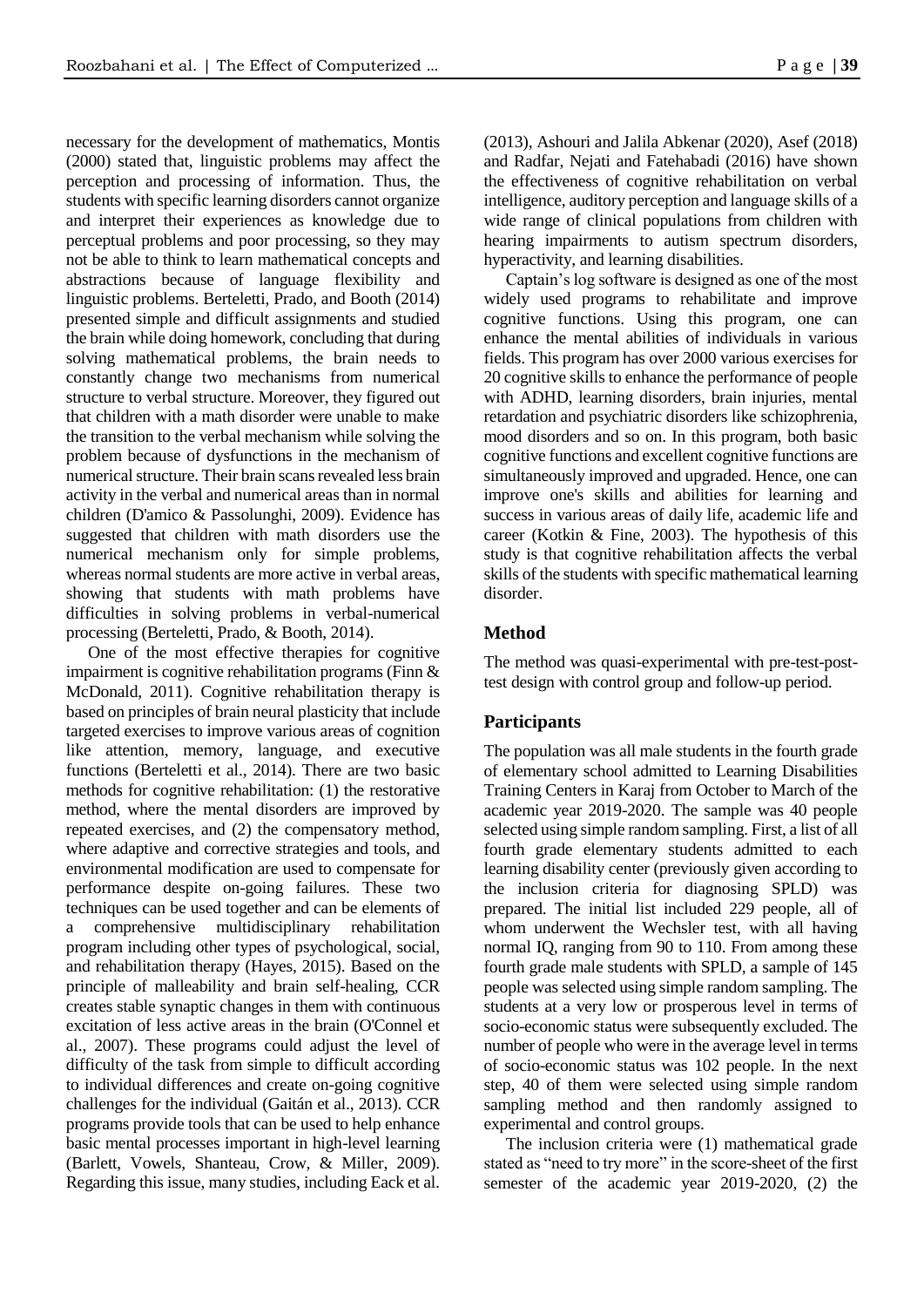monthly class exams sore given by the teacher in the class being 2 standard deviations from lower than the grade point average, (3) the student having a severe problem or weakness in mathematics according to the report of the relevant teacher in the reference school, (4) the student having normal IQ in the range of 90 to 115 after performing the Wechsler (Wisc-R) intelligence test, (5) the student not suffering from weakness or acute and severe problems in other subjects, (6) and these students having no training or educational rehabilitation and being in the line of training after being admitted to learning disabilities training centers and definitive diagnosis of mathematical learning with the above criteria. In addition, the inclusion criteria for having a math learning disability according to the DSM-5 diagnostic criteria and key math were the presence of the child in the learning disability center, age range of 10 to 12 years, parent, and child and teacher satisfaction were necessary conditions to enter the study.

Exclusion criteria were (1) receiving another concomitant treatment plan, (2) having a disorder other than learning disability, (3) absenteeism more than 2 sessions, and (4) expressing reluctance to attend sessions.

The mean (and standard deviation) age of the experimental group was 10.85 (and 0.67) years and the mean (and standard deviation) age of the control group was 10.95 (and 0.68) years. Thus, 6 students of the experimental group were 10 years old, 11 were 11 years old and 3 were 12 years old. Moreover, 5 students of the control group were 10 years old, 11 were 11 years old and 4 were 12.

# **Instruments**

**Test of Language Development (TOLD):** In this study, verbal skills were measured using TOLD. This test is one of the comprehensive tools in measuring children's language development, designed by Newcomer and Hammil (1998) and translated into Persian by Hassanzadeh and Minaei (2002). This test is based on a two-dimensional model which in one dimension there are linguistic systems with components of listening (receiving), organizing (compound-mediating) and speaking (expressive) and in the other dimension are the linguistic coordinates with semantic, syntactic and phonological aspects. The two-dimensional model mentioned above has 9 subtests, 6 subtests related to semantics and syntax, which are part of the main subtests, and 3 subtests related to phonological tests, which are part of the supplementary subtests. All three subtests evaluate the coding aspects used to produce meaningful speech. In each subtest, a score of one is given for each correct answer and zero for each incorrect answer (Pirooz, Amiri, & Kajbaf, 2009). According to the test manual, alpha coefficients for all individuals were obtained through the mean alpha coefficients of different age levels using the z conversion method. The alpha coefficient for subtests and combinations was very good. The high coefficients show that the test is a very reliable test and its results can be used with confidence. Mean alpha coefficients in the subtests of visual vocabulary, relational vocabulary, oral vocabulary, grammatical comprehension, sentence imitation, grammatical completion, word differentiation, phonological analysis and word production were, respectively, 0.76, 0.89, 0.89, 0.74, 0.90, 0.81, 0.90, 0.94 and 0.82 (Sobhani Rad, Moghimi, Chamanabad, & Marouzi, 2013). In this study, the reliability of this scale was calculated using Cronbach's Alpha, Spearman-Brown and Gutmann methods. Cronbach's alpha coefficient for the whole test was 0.86 and from 0.61 to 0.83 for its subscales. Spearman-Brown split-half coefficients were 0.88 for the whole questionnaire and from 0.69 to 0.91 for its subscales. Moreover, Guttman correlation coefficients were 0.83 for the whole questionnaire and from 0.64 to 0.89 for its subscales. Moreover, in the present study, the content validity ratio of the TOLD, evaluated by 10 experts from the Learning Disabilities Educational Centers in Karaj, was obtained from 0.71 to 0.92 for its subscales.

**Wechsler Intelligence Scale for Children-Fifth Edition (WISC-V):** One of the most complete tests to measure different IQ scales and a comprehensive clinical tool for evaluating the intelligence of children aged 6-16 years and 11 months. The fifth version was introduced in 2014. WISC-V has 10 main subtests, six secondary subtests, and five supplementary subtests. By studying the construct validity of WISC-V**,** Canivez, Watkins, and Dombrowski (2017) estimated the omegahierarchical coefficient of the main subtests and overall IQ as high and sufficient (0.82). The test has been adapted and standardized on a sample of Iranian children by Mousavi Sadaati et al. (2019). The validity of the subtests in the retest ranged from 0.65 to 0.95 and the split-half validity coefficients of it have been reported from 0.71 to 0.86. WISC-V has been used in the study to determine the IQ and basic cognitive processes in children with math learning disabilities (sample) who are weak at them. WISC-V validity was obtained by content validity and predictive validity as 0.61-0.79 and by examining the correlation between WISC-V subtests as 0.56-0.84. Furthermore, the reliability of the test in the study was obtained using Cronbach's alpha, Spearman-Brown, and Guttmann Split-half methods and the reliability coefficients were 0.81, 0.89, and 0.88, respectively.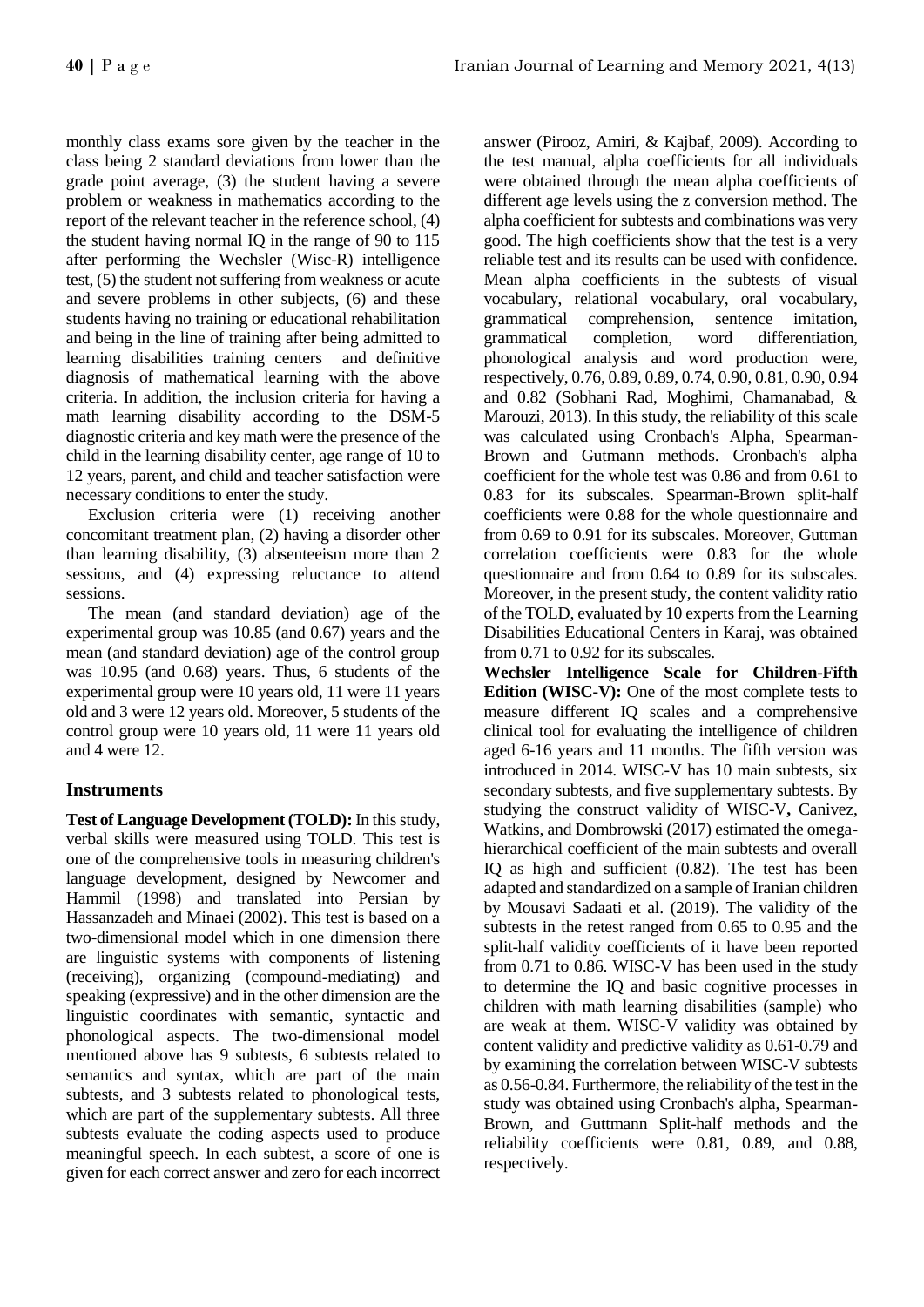**KeyMath-3 Diagnostic Assessment:** This test is used to determine the students with learning disabilities in mathematics. This math test that was developed by Connolly in 1988 is a reference criterion test with rules for normative interpretation that has three basic concepts, operations, and application in terms of subject matter and sequence. Mohammad Ismail and Hooman (2002) standardized this test nationally for 9- to 12-yearold students. The reliability of the test was estimated using Cronbach's alpha method and in 5 elementary grades as 0.80-0.86 and its validity was 0.50-0.97 using content validity, discriminant validity, predictive validity, and simultaneous validity. Cronbach's alpha, Spearman-Brown, and Guttmann Split0half methods have been used in the study to determine the reliability of the Iran keymath test. Cronbach's alpha coefficients in the subtests ranged from 0.75 to 0.86 and overall, 0.89, in Split0half method the reliability coefficients for the subtests ranged from 9.76 to 0.89 and overall, 0.90. Moreover, the validity of the Iran keymath test in this study was calculated using discriminant validity and predictive validity (prediction of students' mathematical scores by the test) and obtained as 0.61-0.72.

**Captain's Log Cognitive Software Program**: In this study, spatial-visual and problem-solving skills were presented by the exercises of this software. Captain's Log was first introduced in 2000 by Brain Train Company in America. This training package is for the promotion of excellent cognitive functions and processes. Captain's Log evaluation system can evaluate a person in 9 areas of cognitive functions and suggest a training program according to the individual's situation. Besides this ability, any exercise that a person does from the beginning and in the early stages of homework, basic skills are practiced and the person practices various skills according to a specific structure that becomes harder to fit the tasks and the skill level differs. In a study of 81 students with a mean age of 8 to 12 years with a working memory deficit, Pumaccahua, Wong, and Weist (2017) concluded that the application of Captain's Log cognitive rehabilitation software could enhance the working memory (spatial-visual working memory) of these students.

#### **Procedure**

Forty samples were selected using simple random sampling method and randomly divided into two groups of 20 people (20 in experimental group and 20 in the control group) after performing the following. To this end, Wechsler IQ test was performed, students were adapted to the diagnostic criteria for SPLD, Iran keymath test was performed and definitive diagnosis was conducted, and the consent of students and their parents to participate in the study was obtained. The 20 subjects in the control groups did not receive any special intervention or training, except for the regular training provided by the schoolteacher in the classroom as they were waiting for a training class. To facilitate the training, 20 people in the experimental group were divided into 4 groups and received 50minutes of therapeutic-educational intervention in 12 sessions using Capitan's log cognitive rehabilitation method. Training sessions were held for each group for 12 days. It took 4 weeks to train the experimental group, including the post-test. It has to be noted that to control the effect of training different educators in the way of providing intervention, all trainings were performed by the researcher during the training period for all groups tested. Moreover, the parents were given homework to do some of the exercises provided at the end of each training session.

The Capitan's log program was first introduced in 2000 by Brain Train Co., in the United States. This training course was conducted in 12 sessions for 50minutes twice a week. During these sessions, the exercises and cognitive skills of executive functions, processing speed, problem solving and spatial visual ability were performed in the form of computer exercises, in a systematic way (if progress is made in one stage, permission is granted to enter another stage, whose exercises are harder).

#### **Findings**

Table 1 separately shows the descriptive indices of executive functions and problem soving in the pre-test, post-test and follow-up stages for the experimental and control groups.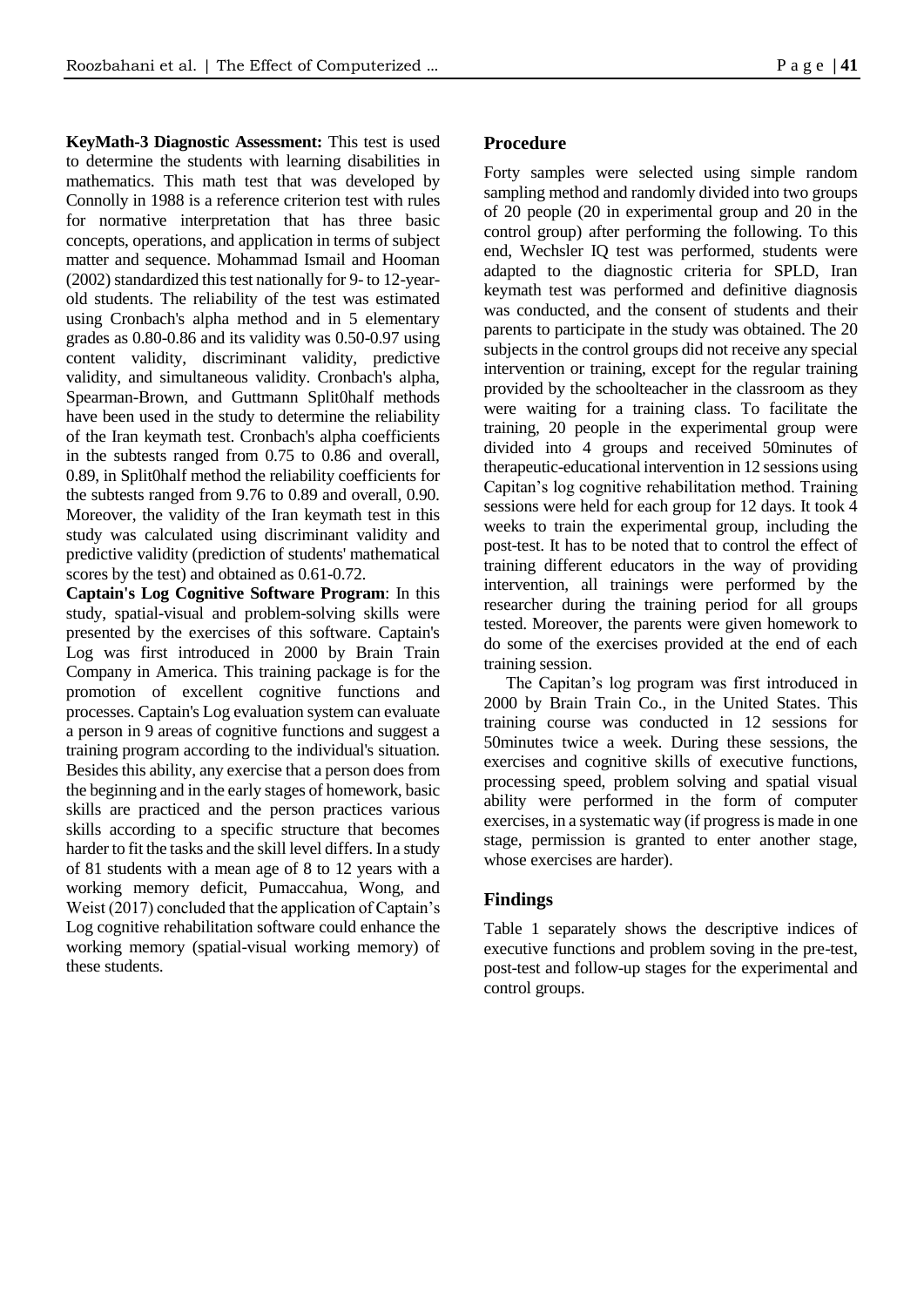#### **Table 1.**

*Mean and Standard Deviation of Verbal Skills Separately for the Experimental and Control Groups in Three Measurement Stages*

| <b>Variable</b><br>Group |                           |            | <b>Measurement stage</b> |           |           |           |           |           |  |
|--------------------------|---------------------------|------------|--------------------------|-----------|-----------|-----------|-----------|-----------|--|
|                          |                           |            | Pre-test                 |           | Post-test |           | Follow-up |           |  |
|                          |                           |            | Mean                     | <b>SD</b> | Mean      | <b>SD</b> | Mean      | <b>SD</b> |  |
| <b>Verbal skills</b>     | Visual vocabulary         | Experiment | 12.35                    | 1.14      | 13.30     | 1.13      | 13.30     | 1.22      |  |
|                          |                           | Control    | 12.20                    | 1.40      | 12.05     | 1.47      | 12.15     | 2.00      |  |
|                          | Relational vocabulary     | Experiment | 11.20                    | 1.06      | 12.60     | 0.68      | 12.85     | 0.81      |  |
|                          |                           | Control    | 11.75                    | 1.16      | 11.50     | 0.95      | 11.35     | 1.09      |  |
|                          | Oral vocabulary           | Experiment | 10.85                    | 0.99      | 12.80     | 0.89      | 12.60     | 0.75      |  |
|                          |                           | Control    | 11.20                    | 0.77      | 11.45     | 1.00      | 11.20     | 0.95      |  |
|                          | Grammatical understanding | Experiment | 9.00                     | 0.79      | 10.70     | 0.92      | 10.45     | 0.83      |  |
|                          |                           | Control    | 9.25                     | 0.79      | 9.45      | 0.94      | 9.30      | 0.73      |  |
|                          | Sentence imitation        | Experiment | 8.05                     | 0.76      | 10.50     | 1.24      | 10.25     | 0.97      |  |
|                          |                           | Control    | 8.35                     | 0.81      | 8.85      | 1.04      | 8.50      | 0.83      |  |
|                          | Grammatical completion    | Experiment | 11.45                    | 0.89      | 12.40     | 1.23      | 12.15     | 1.18      |  |
|                          |                           | Control    | 10.95                    | 1.05      | 11.30     | 0.73      | 11.20     | 0.83      |  |
|                          | Word differentiation      | Experiment | 7.35                     | 1.18      | 9.40      | 0.94      | 9.15      | 0.93      |  |
|                          |                           | Control    | 7.80                     | 1.51      | 8.25      | 1.65      | 7.90      | 1.86      |  |
|                          | Phonological analysis     | Experiment | 9.40                     | 0.82      | 10.45     | 1.10      | 10.55     | 0.94      |  |
|                          |                           | Control    | 9.15                     | 1.14      | 9.35      | 0.86      | 9.15      | 0.99      |  |
|                          | Word production           | Experiment | 9.30                     | 0.73      | 10.30     | 0.86      | 10.10     | 0.97      |  |
|                          |                           | Control    | 9.15                     | 0.81      | 9.45      | 0.76      | 9.25      | 1.52      |  |

An overview of Table 1 indicates that with the measures taken after the training program with Captain's Cognitive Rehabilitation Software (2018 edition) among the students with SPLD of the experimental group, the mean scores of the following have increased as measures of verbal skills from pre-test to post-test: visual vocabulary, relational vocabulary, oral vocabulary, comprehension, grammar, sentence imitation, grammar completion, word differentiation, phonological analysis, and word production. These changes in the mean scores of the verbal skills measures of the experimental group students remained somewhat stable after two months in the follow-up phase. However, the mean scores of the verbal skills measures of students with special disabilities of the control group did not change much from pre-test to post-test and follow-up. Although these conclusions are inferences without statistical testing, more detailed subsequent studies will reveal the significant differences in pre-test, post-test and followup of experimental and control groups.

Prior to performing the multivariate analysis of covariance, Kolmogorov-Smirnov test was used to examine the normality of the distribution of scores between the two groups regarding the variables, the results of which are given in Table 2.

#### **Table 2.**

*Data. Smirnov-Kolmogorov Test Results to Determine the Normality of the*

| <b>Variable</b>                  | <b>Pre-test</b> |                       | <b>Post-test</b> |                      |  |
|----------------------------------|-----------------|-----------------------|------------------|----------------------|--|
|                                  | <b>Ssig</b>     | Kolmogory – Smirnov Z | Sig.             | Kolmogorov-Smirnov Z |  |
| <b>Visual vocabulary</b>         | 0.147           | $.200^{c,d}$          | 0.188            | .061 <sup>c</sup>    |  |
| <b>Relational vocabulary</b>     | 0.176           | .107 <sup>c</sup>     | 0.181            | .086 <sup>c</sup>    |  |
| Oral vocabulary                  | 0.173           | .117c                 | 0.194            | .048 <sup>c</sup>    |  |
| <b>Grammatical understanding</b> | 0.171           | .127 <sup>c</sup>     | 0.177            | .099 <sup>c</sup>    |  |
| <b>Sentence imitation</b>        | 0.182           | .082 <sup>c</sup>     | 0.157            | $.200^{c,d}$         |  |
| <b>Grammatical completion</b>    | 0.187           | .065 <sup>c</sup>     | 0.182            | .080 <sup>c</sup>    |  |
| <b>Word differentiation</b>      | 0.166           | .148 <sup>c</sup>     | 0.180            | .087c                |  |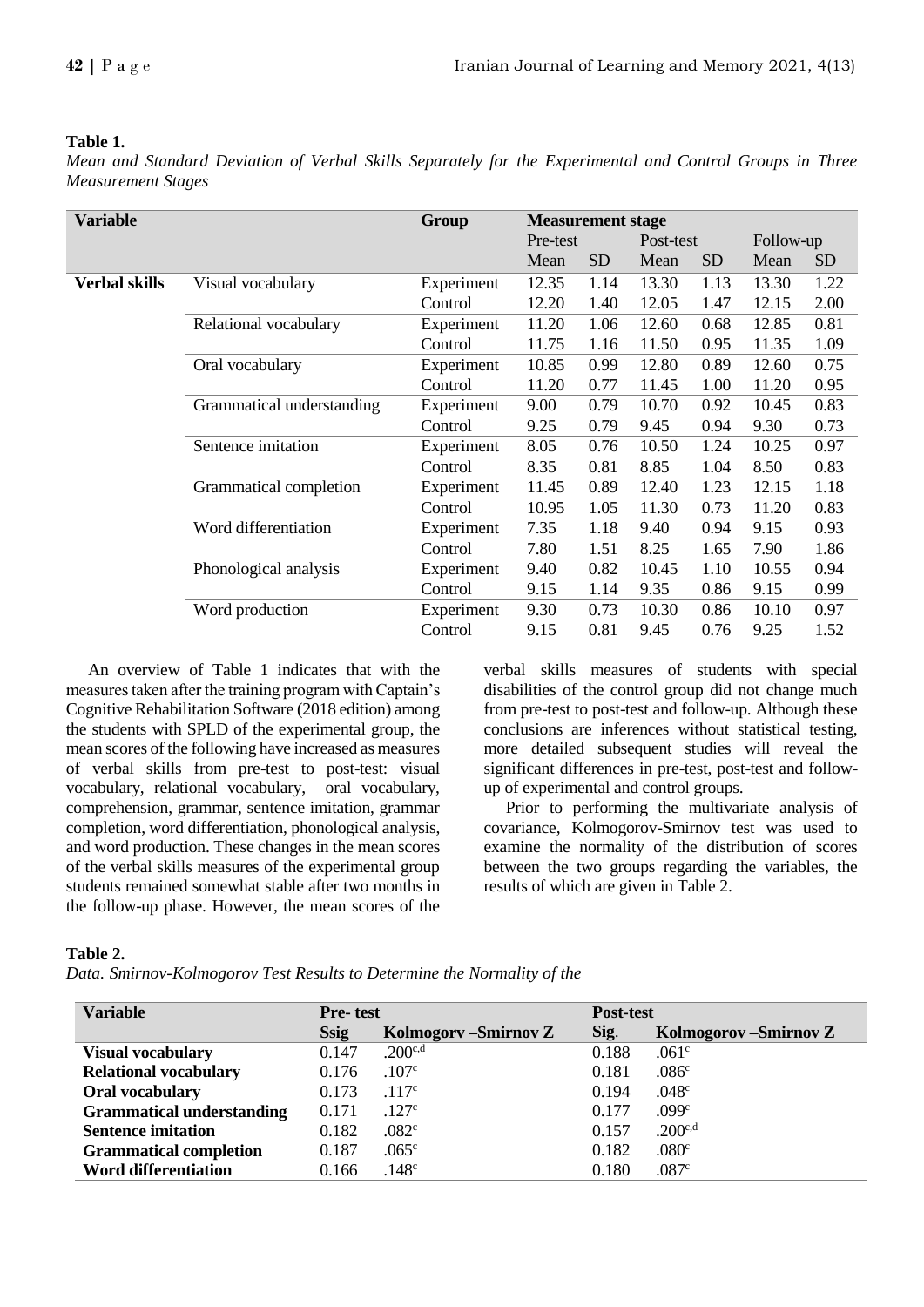| <b>Variable</b>              | <b>Pre-test</b> |                       | <b>Post-test</b> |                        |  |
|------------------------------|-----------------|-----------------------|------------------|------------------------|--|
|                              | <b>Ssig</b>     | Kolmogory – Smirnov Z | Sig.             | Kolmogorov – Smirnov Z |  |
| <b>Phonological analysis</b> | 0.178           | .098 <sup>c</sup>     | 0.176            | .105 <sup>c</sup>      |  |
| Word production              | 0.145           | .200 <sub>c,d</sub>   | 0.163            | .175 <sup>c</sup>      |  |

Also Levene's test was used to examine the homogeneity of variances of the variables and Box M test to examine the homogeneity of variance-covariance matrices where the results were insignificant ( $p$  > 0.05). Moreover, Bartlett's test of sphericity was used to test the default correlation of scattering variables or pre-tests with each other where with the significance of KMO index and the chi-square calculated for Bartlett's test of sphericity ( $p \le 0.05$ ), one can state no multiple colinearity between the scattering variables and the correlation of the scattering with each other is normal. Hence, the data did not question the assumptions of using analysis of covariance. Thus, given the observance of the assumptions, the analysis of covariance can be used.

A multivariate analysis of covariance was performed on the data to compare the experimental and control groups based on the post-test scores and to follow up the verbal skills after controlling the effect of the pre-tests, the results of which are given in Table 3.

#### **Table 3.**

*Multivariate Analysis of Covariance on Post-Test Scores of Verbal Skills of Experimental and Control Groups*

| <b>Effect</b>             | Value | <b>Hypothesis df</b> | Erorr df |       | Sig.  | <b>Effect size</b> |
|---------------------------|-------|----------------------|----------|-------|-------|--------------------|
| <b>Pillai's Trace</b>     | 0.86  |                      |          | 14.86 | 0.001 | 0.86               |
| Wilk's Lambda             | 0.14  |                      | 21       | 14.86 | 0.001 | 0.86               |
| <b>Hotelling's Trace</b>  | 6.36  |                      | 21       | 14.86 | 0.001 | 0.86               |
| <b>Roy's Largest Root</b> | 6.37  |                      | 21       | 14.86 | 0.001 | 0.86               |

The significance level of all multivariate tests for verbal skills ( $p < 0.01$  and  $F = 14.86$ ) in the post-test stage with pre-test control and significance level of all multivariate tests for verbal skills ( $p \le 0.01$  and  $F =$ 17.23) in the follow-up stage was obtained by controlling the pre-test less than 0.01. Hence, the zero hypothesis is rejected and a significant difference

between the verbal skills of the experimental and control groups is determined in post-test and follow-up. The effect test between the subjects was used to examine the differences between the experimental and control groups in each of the verbal skills, the results of which are given in Table 4.

#### **Table 4.**

*Intra-subject Effects of Post-Test Comparison and Follow-Up of Groups' Verbal Skills by Controlling Pre-Test*

| <b>Variable</b>      | Post-test                 |                |       | <b>Follow</b> up   |                |       |                    |
|----------------------|---------------------------|----------------|-------|--------------------|----------------|-------|--------------------|
|                      |                           | <b>F</b> ratio | Sig.  | <b>Effect size</b> | <b>F</b> ratio | Sig.  | <b>Effect size</b> |
| <b>Verbal skills</b> | Visual vocabulary         | 16.57          | 0.001 | 0.36               | 7.18           | 0.012 | 0.20               |
|                      | Relational vocabulary     | 23.94          | 0.001 | 0.45               | 26.37          | 0.001 | 0.48               |
|                      | Oral vocabulary           | 23.10          | 0.001 | 0.44               | 20.99          | 0.001 | 0.42               |
|                      | Grammatical understanding | 13.86          | 0.001 | 0.32               | 21.45          | 0.001 | 0.43               |
|                      | Sentence imitation        | 11.31          | 0.002 | 0.26               | 24.92          | 0.001 | 0.46               |
|                      | Grammatical completion    | 5.82           | 0.022 | 0.17               | 4.39           | 0.045 | 0.13               |
|                      | Word differentiation      | 5.24           | 0.030 | 0.15               | 8.88           | 0.006 | 0.24               |
|                      | Phonological analysis     | 8.16           | 0.008 | 0.22               | 22.97          | 0.001 | 0.44               |
|                      | Word production           | 2.46           | 0.127 | 0.08               | 2.41           | 0.132 | 0.08               |

Based on the results in Table 4, there was a significant difference  $(p < 0.05)$  in terms of post-test by controlling the pre-test between the experimental and the control groups in terms of most of the verbal skills, including visual vocabulary, relational vocabulary, oral vocabulary, grammatical comprehension, sentence imitation, grammatical completion, word differentiation and phonological analysis  $(p<0.05)$ . However, no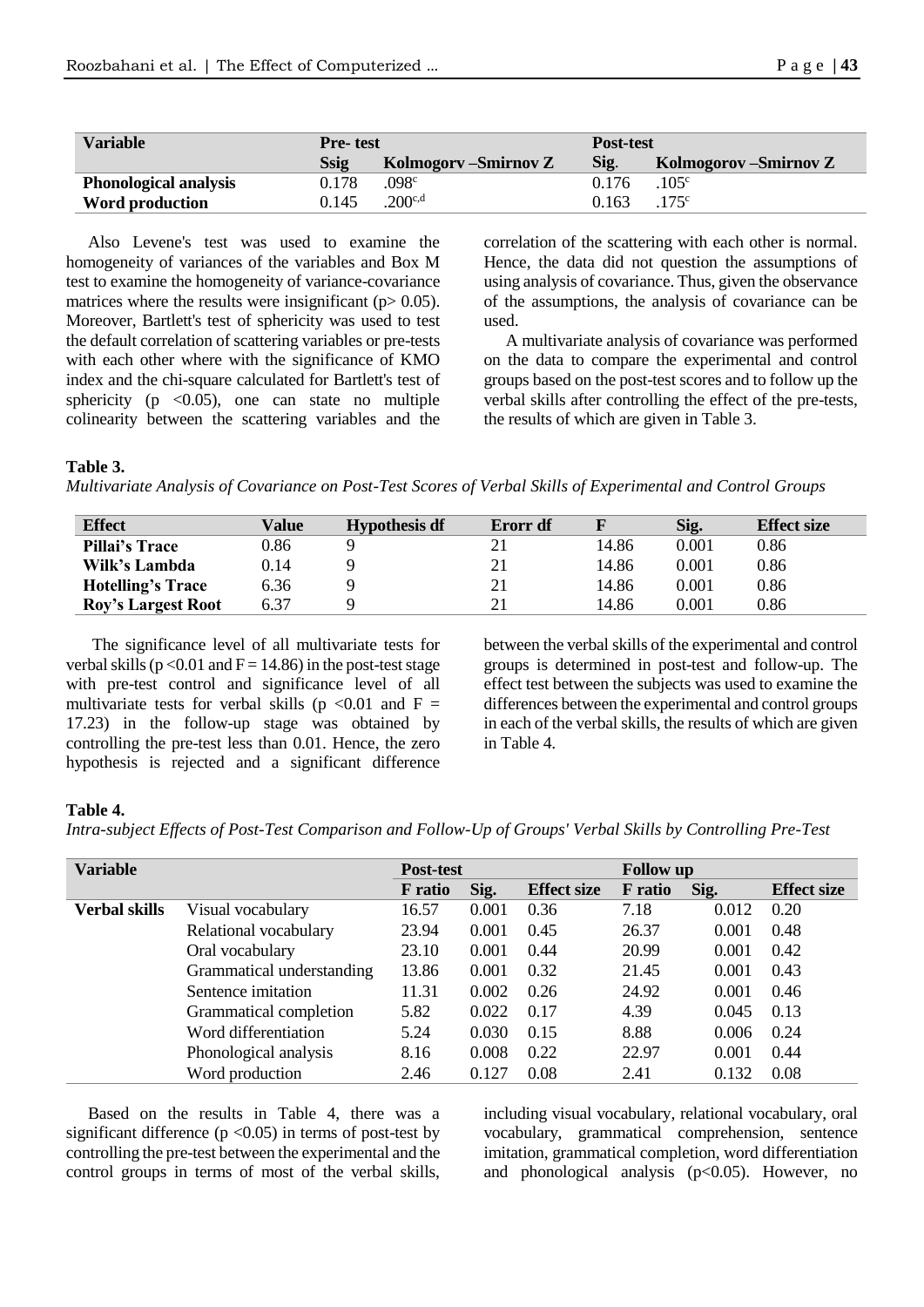significant difference was observed between the ability to produce the word of the subjects of the experimental and control groups in the post-test and follow-up stages  $(p \le 0.05)$ . Moreover, the results presented in Table 2 showed that by controlling the pre-test between the experimental group and the control group in terms of following up, most of verbal skills including visual vocabulary, relational vocabulary, oral vocabulary, grammatical comprehension, sentence imitation, grammatical completion, word differentiation and phonological analysis have a significant difference (p <0.05); but no significant differences were observed between the ability of subjects in word production in the experimental and control groups in the post-test and follow-up stages ( $p < 0.05$ ).

## **Discussion**

The purpose of this study was to determine the effectiveness of CCR on verbal skills of students with SPLD. The results revealed that CCR improves the performance of students with SPLD in many verbal skills, including visual vocabulary, relational vocabulary, oral vocabulary, grammatical comprehension, sentence imitation, grammatical completion, word differentiation and phonological analysis. This is overall in line with the results of Eack et al. (2013), Ashouri and Jalil Abkenar (2020), Asef (2018) and Radfer, Nejati, and Fatehabadi (2016) showing that cognitive rehabilitation is effective in verbal intelligence, auditory perception and language skills in a wide range of clinical populations of children with hearing impairments to autism spectrum disorders, hyperactivity, and learning disabilities. For explaining the effect of CCR on verbal skills, one can state that the Capitan's log cognitive rehabilitation program can increase verbal-related executive functions among the children with SPLD, as it teaches orientation, response inhibition, multistage commands, and auditory and visual memory.

Teaching the steps of orienting and working with the mouse and teaching the auditory and visual memory of one item to several items can strengthen the working memory of these children. Moreover, as verbal skills and working memory are closely related to each other as components of executive functions, doing verbal psychological homework not only depends on language skills related to phonological and semantic cognition, but also needs the involvement of important cognitive abilities like executive functions (cognitive processes that integrate and control other cognitive activities) and working memory (temporary retention of information in the mind for immediate access to them) (Radfer et al., 2016). Thus, given the intertwined relationship between verbal skills, working memory and executive functions, strengthening working memory and executive functions apart from CCR exercises, like strengthening attention and memory, improves verbal skills.

What is evident is that cognitive rehabilitation in the present study led to improvement in the executive functions associated with verbal skills in students with SPLD. Another reason for this result could be that cognitive rehabilitation interventions could enhance working memory and increase brain activity in the prefrontal cortex. Indeed, rehabilitation can stimulate areas in the brain that are related to executive functions. As the students with SPLD face dysfunction of the frontal lobe and on the other hand this part of the brain is responsible for the executive functions of the brain, cognitive rehabilitation improves working memory (Rodríguez-Blanco, Lubrini, Vidal-Mariño, & Ríos-Lago, 2017). By improving working memory, more space is provided for storing verbal and non-verbal information of the problem and retrieving mathematical facts and required processes and methods. It also facilitates the processing that converts information into numerical output. Thus, with the improvement of working memory, it is expected that the student's verbal and mathematical performance of the students with SPLD improve.

Overall, given the brain pathways involved in computer cognitive tasks (Ciesielski, Lesnik, Savoy, Grant, & Ahlfors, 2006), it seems that computer cognitive rehabilitation well involves the brain areas related to working memory - the executive functions related to students' verbal skills - of the students with SPLD. This is because of various visual and audio stimuli and by simultaneously involving sensory areas (for processing sensory inputs), the cortex (to process the complexities of the task and choose the appropriate strategy to respond to the task) and finally the motor areas (to issue a motor feedback). Involvement and activation of working memory brain areas is especially effective when the task involves an emotional aspect of success (immediate reward) or failure (failure to progress to the next level).

## **Conclusion**

The findings indicated that CCR led to enhanced ability of the experimental group subjects in the post-test and follow-up stages compared to the control group in terms of most of the verbal skills like visual vocabulary, relational vocabulary, oral vocabulary, grammatical comprehension, sentence imitation, grammatical completion, word differentiation and phonological analysis. However, there were no significant differences between the ability of the subjects of the experimental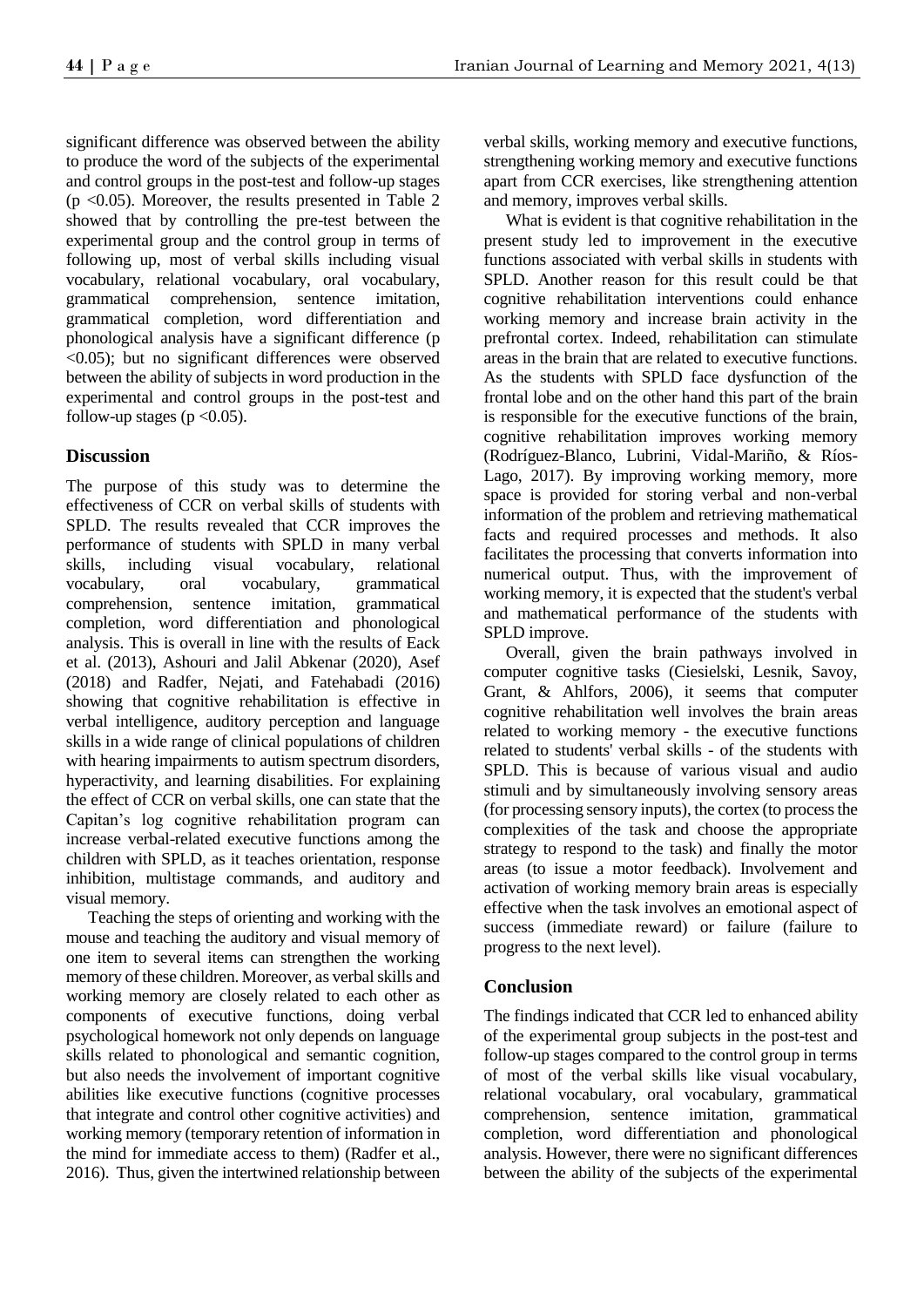and control groups regarding producing the word in the post-test and follow-up stages. Computerized Cognitive Rehabilitation program is effective in the development of students' verbal skills with Students with Mathematical Learning Disorder and could be used as an appropriate intervention method.

The study had some limitations, like the limitation of time and place suitable for conducting exams and training in official hours. Because of these limitations, continuing the program in more sessions could bring about greater effectiveness. Other researchers are recommended to conduct similar studies and study the effect of computer-based cognitive training on other skills affecting mathematical learning like the ability to estimate, interpret data, and so on. It is recommended to conduct studies on a larger scale for male and female students of various ages and educational backgrounds, use other diagnostic tests, and implement intervention programs to prevent more serious problems in the higher academic years. Moreover, it is recommended that computer cognitive programs be taught for other learning problems and the results be examined.

#### **Acknowledgements**

This paper was financially supported by Cognitive Sciences and Technologies Council. We appreciate the participation of all the children and their families who attended this study with motivation, also express our gratitude to all teachers and managers of Learning Disabilities Training Centers in Karaj.

#### **References**

- American Psychiatric Association. (2013). *Diagnostic and statistical manual of mental disorders (DSM-5®).* American Psychiatric Pub.
- Ariaporan, S., Amiriymanesh, M., Taqvaee, D., & Haqtalab, I. (2014). Relationship between self-concept and academic motivation (math, reading and writing) of elementary students with learning disabilities. *Journal of Learning Disabilities*, *4*(1), 56-72.
- Asef, M. (2018). *The effect of cognitive rehabilitation on improving language skills in children with attention deficit hyperactivity disorder aged 9-12 years.* PhD Thesis, Faculty of Educational Sciences and Psychology, Shahid Beheshti University.
- Ashouri, M., & Jalil Abkenar, S. S. (2020). The effectiveness of memory-based cognitive rehabilitation program on behavioral problems and working memory of students with hearing impairment. *Cognitive Science News*, *22*(1), 13-24.
- Barlett, C. P., Vowels, C. L., Shanteau, J., Crow, J., & Miller, T. (2009). The effect of violent and non-violent computer games on cognitive performance. *Computers in Human Behavior*, *25*(1), 96-102.
- Bartelet, D., Ansari, D., Vaessen, A., & Blomert, L. (2014). Cognitive subtypes of mathematics learning difficulties in primary education. *Research in Developmental Disabilities*, *35*(3), 657-670.
- Berteletti, I., Prado, J., & Booth, J. R. (2014). Children with mathematical learning disability fail in recruiting verbal and numerical brain regions when solving simple multiplication problems. *Cortex*, *57*, 143-155.
- Ciesielski, K. T., Lesnik, P. G., Savoy, R. L., Grant, E. P., & Ahlfors, S. P. (2006). Developmental neural networks in children performing a Categorical N-Back Task. *Neuroimage*, *33*(3), 980-990.
- D'Amico, A., & Passolunghi, M. C. (2009). Naming speed and effortful and automatic inhibition in children with arithmetic learning disabilities. *Learning and Individual Differences*, *19*(2), 170-180.
- Eack, S. M., Greenwald, D. P., Hogarty, S. S., Bahorik, A. L., Litschge, M. Y., Mazefsky, C. A., & Minshew, N. J. (2013). Cognitive enhancement therapy for adults with autism spectrum disorder: results of an 18-month feasibility study. *Journal of Autism and Developmental Disorders*, *43*(12), 2866-2877.
- Finn, M., & McDonald, S. (2011). Computerized cognitive training for older persons with mild cognitive impairment: a pilot study using a randomized controlled trial design. *Brain Impairment*, *12*(3), 187- 199.
- Gaitán, A., Garolera, M., Cerulla, N., Chico, G., Rodriguez-Querol, M., & Canela-Soler, J. (2013). Efficacy of an adjunctive computer-based cognitive training program in amnestic mild cognitive impairment and Alzheimer's disease: A single‐blind, randomized clinical trial. *International Journal of Geriatric Psychiatry*, *28*(1), 91-99.
- Garnett, K. (1992). Developing fluency with basic number facts: Intervention for students with learning disabilities. *Learning Disabilities Research & Practice*, *7*(4), 210-216.
- Garnett, K., & Fleischner, J. E. (1987). Mathematical disabilities. *Pediatric Annals*, *16*(2), 159-176.
- Hassanzadeh, S., & Minaei, A. (2002). Adaptation and standardization of Told p-3 language development test for Persian language children in Tehran. *Quarterly Journal of Research in Exceptional Children*, *1*(1), 35-51.
- Hayes, Inc. (2015). *Medical Technology Directory. Cognitive Behavioral Therapy for the Treatment of Attention Deficit/Hyperactivity Disorder (ADHD) in Adults.* Hayes, Inc, Lansdale, PA: February 15, 2011. Updated February 6, 2015.
- Kotkin, R. A., & Fine, A. H. (2003). Attention Deficit Hyperactivity Disorder and Leaning Disabilities: An Overview for Practitioners. In: A. H. Fine & R. A. Kotkin (Eds.), *Therapist's Guide to Learning and Attention Disorders* (pp. 1-42). Academic Press.
- Lemberg, H. (2011). *The Efficacy of Computerized Cognitive Training in Adults with ADHD: Change in ADHD Symptoms, Executive Functions and Quality*